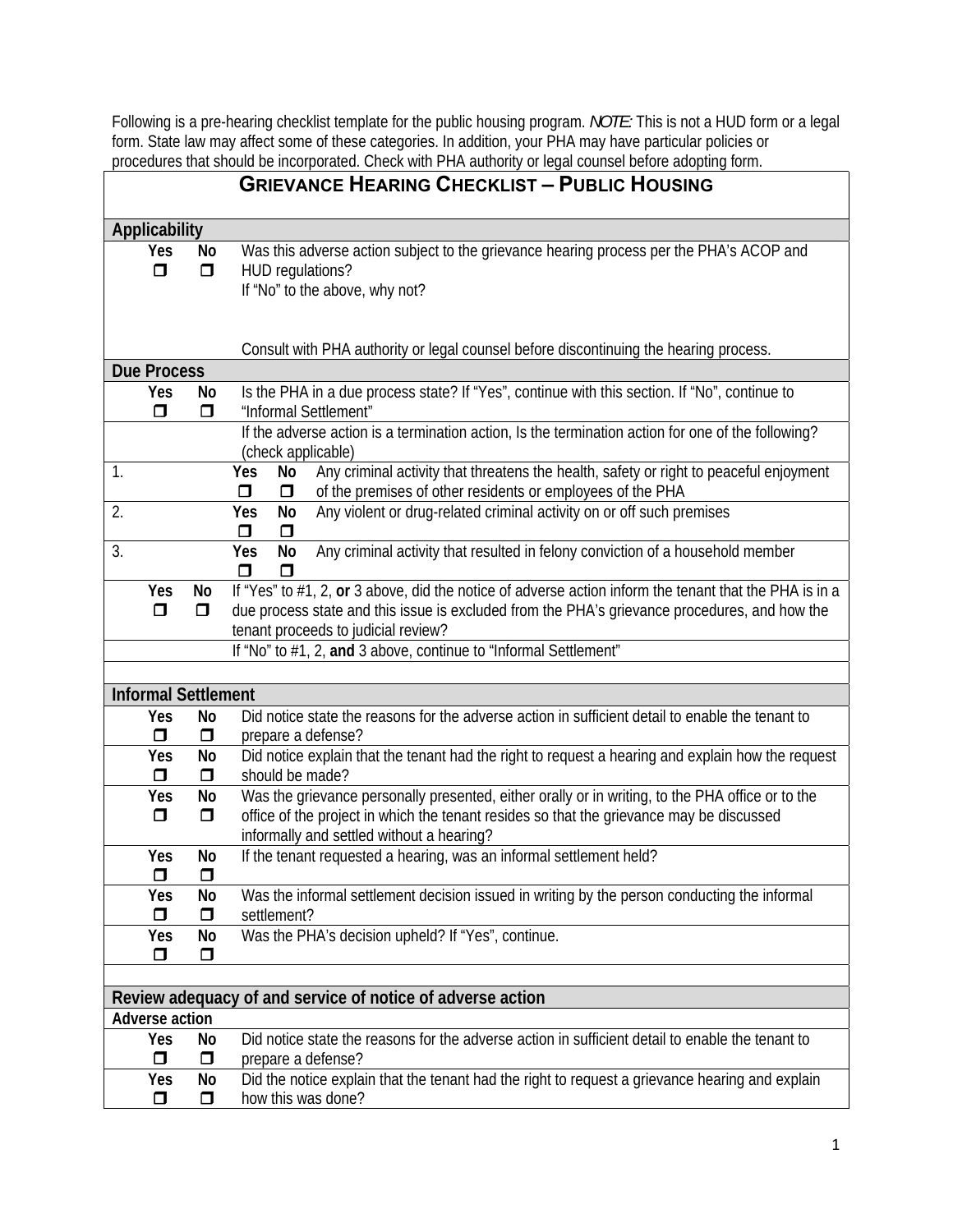|    | Yes<br>$\Box$    | No<br>σ   | Did the notice state the deadline for the family to request a hearing and was the deadline<br>consistent with the PHA's ACOP? (e.g., 10 business days) and reasonable? |
|----|------------------|-----------|------------------------------------------------------------------------------------------------------------------------------------------------------------------------|
|    | Yes              | No        | Did the notice include or was it accompanied by notification of the family's right to request a                                                                        |
|    | $\Box$           | $\Box$    | reasonable accommodation if needed for a person with disabilities?                                                                                                     |
|    | Yes              | No        | Did the notice include or was it accompanied by notification of the family's right to invoke VAWA                                                                      |
|    | σ                | Ο         | protections for situations involving domestic violence, dating violence, sexual assault or                                                                             |
|    |                  |           | stalking?                                                                                                                                                              |
|    | Yes              | No        | Did the notice include or was it accompanied by notification of the family's right to request an                                                                       |
|    | $\Box$           | $\Box$    | interpreter, free of charge?                                                                                                                                           |
|    | Proper service   |           |                                                                                                                                                                        |
|    | Yes              | No        | Does the PHA have adequate proof of service or does tenant admit service?                                                                                              |
|    | $\Box$           | $\Box$    |                                                                                                                                                                        |
|    | Yes              | <b>No</b> | Was notice served sufficiently in advance of effective date of adverse action as to comply with                                                                        |
|    | $\Box$           | σ         | HUD regulations and the PHA's ACOP and satisfy any legal process concerns?                                                                                             |
|    |                  |           |                                                                                                                                                                        |
|    |                  |           | Did family request hearing in timely manner?                                                                                                                           |
|    | Yes              | No        | Did the tenant request a hearing within deadline set forth in the notice of adverse action?                                                                            |
|    | $\Box$           | σ         |                                                                                                                                                                        |
|    | Yes              | No        | If not, did the tenant have good cause for filing a late request for the hearing?                                                                                      |
|    | $\Box$           | $\Box$    |                                                                                                                                                                        |
|    |                  |           |                                                                                                                                                                        |
|    |                  |           |                                                                                                                                                                        |
|    |                  |           | PHA's acknowledgement of hearing request                                                                                                                               |
|    | Yes              | No        | Did the PHA adequately acknowledge the tenant's hearing request, preferably in writing?                                                                                |
|    | $\Box$           | $\Box$    |                                                                                                                                                                        |
|    | <b>Yes</b>       | No        | Did the PHA provide the family with a copy of its grievance procedures?                                                                                                |
|    | $\Box$           | $\Box$    |                                                                                                                                                                        |
|    | Yes              | No        | Did the PHA explain the family's right to review relevant documents, including the PHA's ACOP                                                                          |
|    | $\Box$           | ο         | and HUD regulations, before the hearing?                                                                                                                               |
|    | Yes              | No        | Did the PHA advise the family of the process it would use to select the hearing officer, advise                                                                        |
|    | $\Box$           | $\Box$    | the family that neither party may have separate contacts (ex parte) with the hearing officer in the                                                                    |
|    |                  |           | interests of one side only, and inform the tenant that the hearing officer will decide the case                                                                        |
|    |                  |           | solely on evidence presented during the hearing?                                                                                                                       |
|    |                  |           |                                                                                                                                                                        |
|    |                  |           | <b>Selection of Hearing Officer</b>                                                                                                                                    |
| 4. | Yes              | No        | Did the PHA select the hearing officer in accordance with its ACOP/grievance procedures?                                                                               |
|    | α                | σ         |                                                                                                                                                                        |
| 5. | Yes              | No        | Did you, the hearing officer, make or approve the decision under review or are you a                                                                                   |
|    | Ο                | Ο         | subordinate of the person who did make the decision?                                                                                                                   |
| 6. | Yes              | No        | Is there any evidence suggesting that you, as the hearing officer, should be disqualified for bias,                                                                    |
|    | $\Box$           | $\Box$    | prejudice, conflict of interest, or because of ex parte contacts with one of the parties?                                                                              |
|    |                  |           |                                                                                                                                                                        |
|    |                  |           | If "Yes" to questions #5 or 6 above, excuse yourself from the hearing and refer the case to the                                                                        |
|    |                  |           | PHA authority for reassignment.                                                                                                                                        |
|    | <b>Discovery</b> |           |                                                                                                                                                                        |
|    | Yes              | No        | Was family given the opportunity to examine relevant documents prior to the hearing?                                                                                   |
|    | ◘                | Ο         |                                                                                                                                                                        |
|    | Yes              | No        | Did family ask for opportunity to examine relevant documents prior to hearing; if so, were they                                                                        |
|    | $\Box$           | $\Box$    | allowed to copy such documents at their own expense? OR was hearing packet provided to all                                                                             |
|    |                  |           | parties prior to the hearing?                                                                                                                                          |